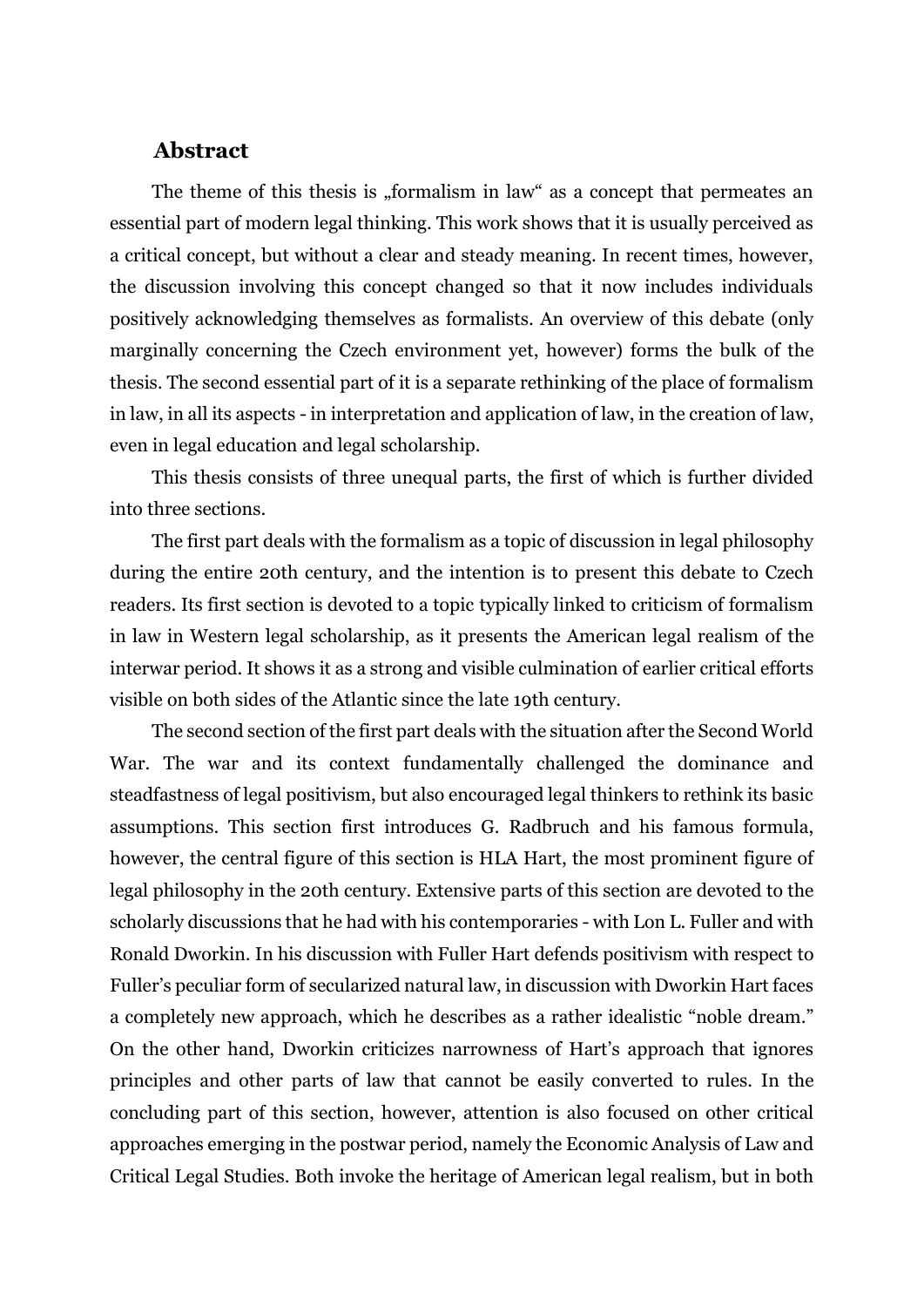of them there is also an inherent departure from the basic assumptions of mainstream legal thought. Especially in the works of the "crits" the talk about formalism in law continues intensively.

The third section of the first part refers to recent past and present. In recent times there emerged a tendency to use the term "formalism" in legal theory and scholarship also in a positive sense, and there appeared thinkers who openly acknowledge themselves as formalists. In addition to these defenders of formalism (Schauer, Tamanaha, Weinrib, Scalia) this section also focuses on internal retrospective reflection of the discussion traced, and also on the emergence of other critical approaches with different accents than the previous ones. At the very end of this section and of its entire first part, the thesis summarizes the themes and meanings belonging to the discussion on formalism in law.

The second part of this thesis deals with the Czech environment, in particular the reflection of the foreign discussion in it. It is demonstrated here that it only had a marginal influence on local legal theory and scholarship in the interwar period, and basically none at all after the communist takeover. Czech legal scholarship only joined it after the restoration of democratic statehood, especially in the persons of two contemporary authors, Zdeněk Kühn and Tomáš Sobek. A separate chapter is devoted to each of them. The last part of this section consists of an empirical excursion into the practice of Czech supreme courts. Here the thesis looks at how these courts use the concept of "formalism." The purpose is to illustrate the current situation, not to analyze it precisely, therefore, it neither works with the latest information nor uses completely exact methods.

Finally, the third part contains a self-standing assessment of the theme of formalism in law. The answer to the question "is there a place for formalism in law" is affirmative, but the thesis also tries to show what all it entails at the level of basic approaches. Introduction to this part is devoted to a critical look at the current state of the legal business that shows that it is not possible to simply concur to the restrained defense of formalism in law based on the comparison to playing by the rules. The remaining chapters of this part are concerned with reflection on what form the legal business in the Czech environment should have to make any allegation of formalism unfounded.

In the area of interpretation and application of law, this thesis finds that the essential and grounding approach to the application of law must be awareness. Those